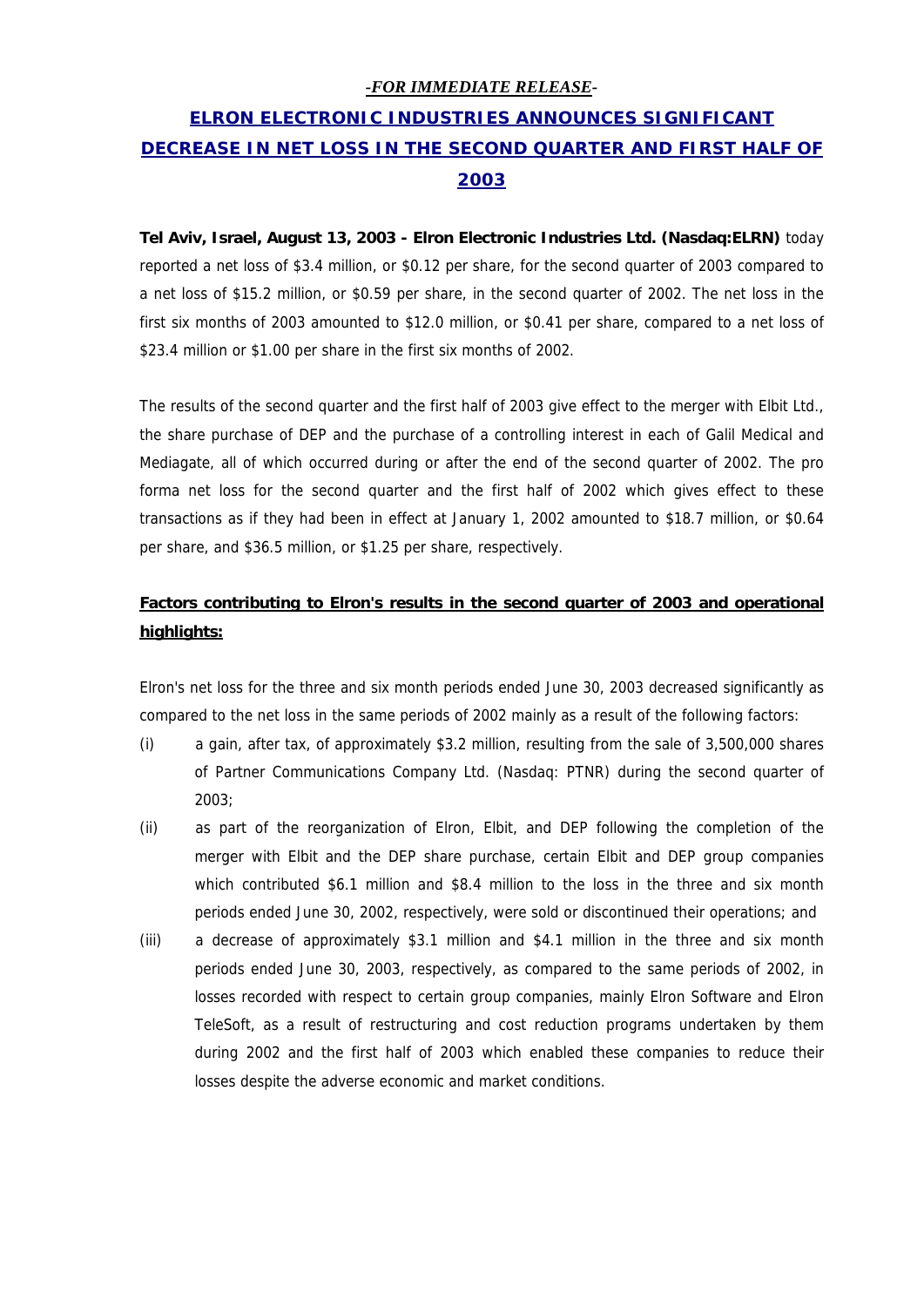#### **The following are the main second quarter events:**

- On June 1, 2003, Wavion, in which Elron previously held approximately 45%, completed a financing round led by Sequoia Seed Capital, raising \$6 million out of which Elron invested \$2 million. Following the financing round and the conversion of loans previously granted to Wavion by Elron, Elron holds approximately 52% of Wavion. Wavion, founded in 2000 by entrepreneurs together with Elron, specializes in the development of "smart antenna" technology to enhance the performance of wireless systems.
- On July 1, 2003, Galil Medical, in which Elron directly and indirectly holds approximately 33%, announced the completion of the merger of its urology business with the brachytherapy business of Amersham plc (LSE, NYSE, OSE: AHM) – originally announced on April 22, 2003 - into a newly incorporated U.S. private company, named ONCURA. These businesses had combined sales which reached approximately \$90 million in 2002. Oncura will provide minimally invasive treatment options for prostate cancer using Amersham's brachytherapy technology and Galil Medical's cryotherapy technology. Oncura is expected to have a global presence in the treatment of prostate cancer.
- On July 31, 2003, Oren Semiconductor, Inc. ("Oren"), in which Elron previously held 17%, completed an \$8.0 million financing round. Zoran Corporation (Nasdaq:ZRAN) and Oren's existing shareholders, including Elron, participated in the new round of financing. Oren is a developer of chips for the worldwide digital television market. Following the transaction, Elron holds approximately 41% of Oren. Zoran and Oren have agreed to cooperate to sell Oren's front-end solution with Zoran's back-end chips to major players in the digital television market.

#### **Liquidity and Shareholders Equity**

As of June 30, 2003, Elron and Elbit had cash, debentures, deposits and marketable securities (including short and long-term) of approximately \$96.8 million. Bank loans of wholly owned subsidiaries amounted to \$71.9 million, substantially all of which are guaranteed by Elron. During the first half of 2003, Elron invested approximately \$18.2 million mainly in its group companies. Shareholders' equity at June 30, 2003, was \$271.4 million, which represents 66% of Elron's total assets.

"Completing the merger of Amersham Health's brachytherapy business with Galil Medical's urology business to create Oncura, Wavion's financing round led by Sequoia Seed Capital, and Oren's private placement, including an investment by Zoran, as a strategic investor, are significant steps in building the value of these companies. Elron's significant holding in each of these promising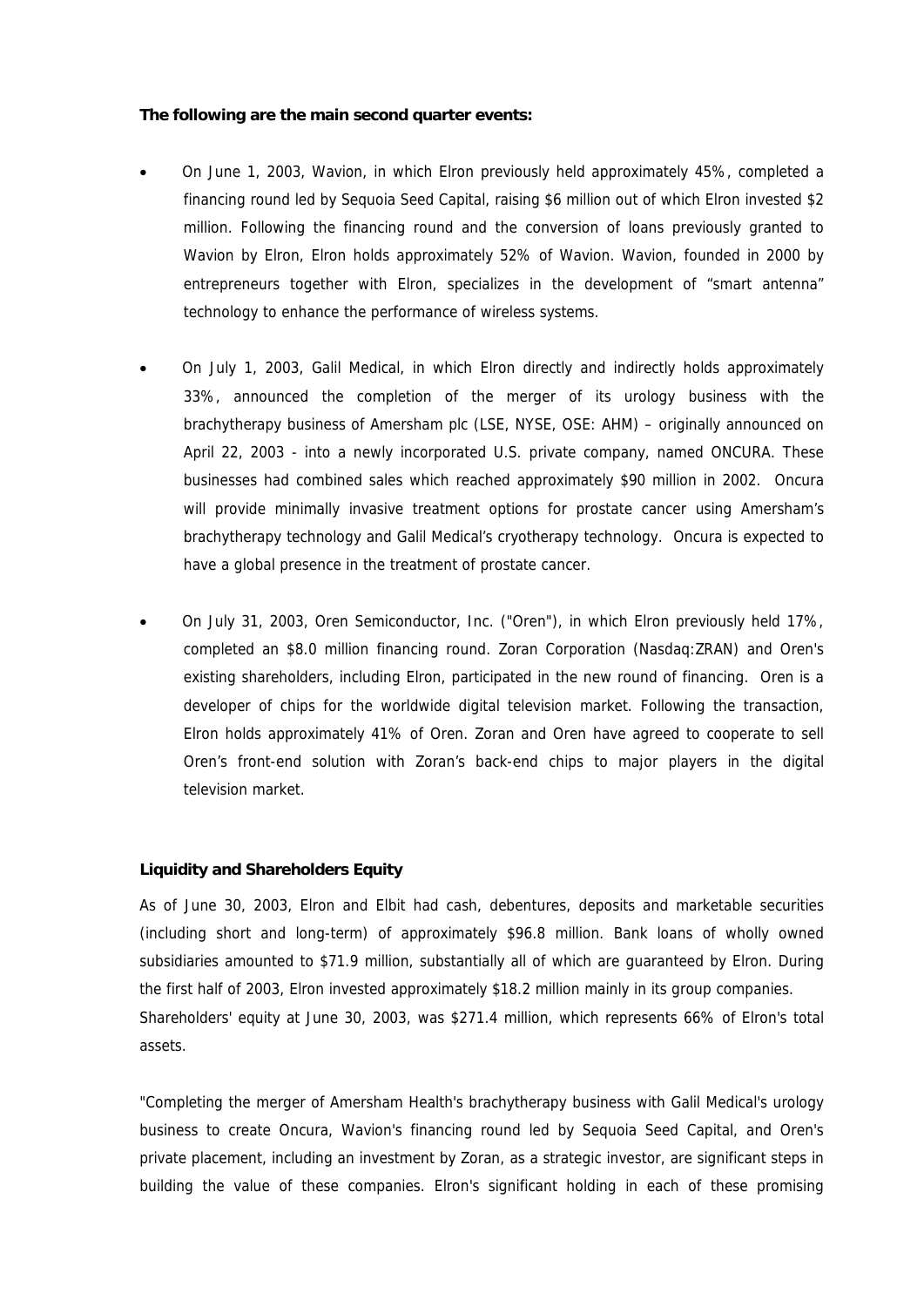companies will contribute to building value for Elron's shareholders in the future," said Doron Birger, Elron's President and CEO.

"The significant reduction in our losses in the second quarter and in the first half of 2003, is an outcome of steps taken by us following the merger with Elbit and the acquisition of full control of DEP. Looking forward, I believe we will continue to report improvement in our financial results and harvest the fruits of our mature holdings." Mr. Birger concluded.

Investors may access Elron's second quarter financial report and a detailed management report on the company's web site: [www.elron.com](http://www.elron.com/)

### **Conference call details:**

**Thursday, August 14, 2003 10:00a.m. (EST); 05:00 p.m. Israel** Dial in numbers:

**In the US: (888) 269-0005 or (866)-500-4953**

**In the UK: 0(800)-169-8104**

### Other **Israel & International Participants: 972-3-9255910**

For your convenience, a **replay of the call** will be available starting one hour after the call ends until Monday, August 18, 10:00 am ET. To access the replay please dial **(866) 500-4964(US),** 

### **(972-3) 925-5948 (Israel) and 0-800-169-8104 (UK).**

*Elron Electronic Industries Ltd. is a multinational high technology holding company based in Israel. Through affiliates, Elron is engaged with a group of high technology operating companies in the fields of advanced defense electronics, communication, software, information technology, medical devices, semiconductors and amorphous metals.* **For further information, visit** *[http://www.elron.com](http://www.elron.com/)*

#### **Contact:**

| Tal Razi                         | Marilena LaRosa          |
|----------------------------------|--------------------------|
| Elron Electronic Industries Ltd. | The Anne McBride Company |
| Tel. 972-3-6075555               | Tel: 212-983-1702        |
| raz@elron.net                    | mlarosa@annembride.com   |

*Any statements in this press release that may be considered forward-looking statements are subject to risks and uncertainties that could cause actual results to differ materially. Actual results may differ from such forward-looking statements due to the risk factors discussed in periodic reports filed by the Company with the Securities and Exchange Commission, which the Company urges investors to consider.* 

Tables to follow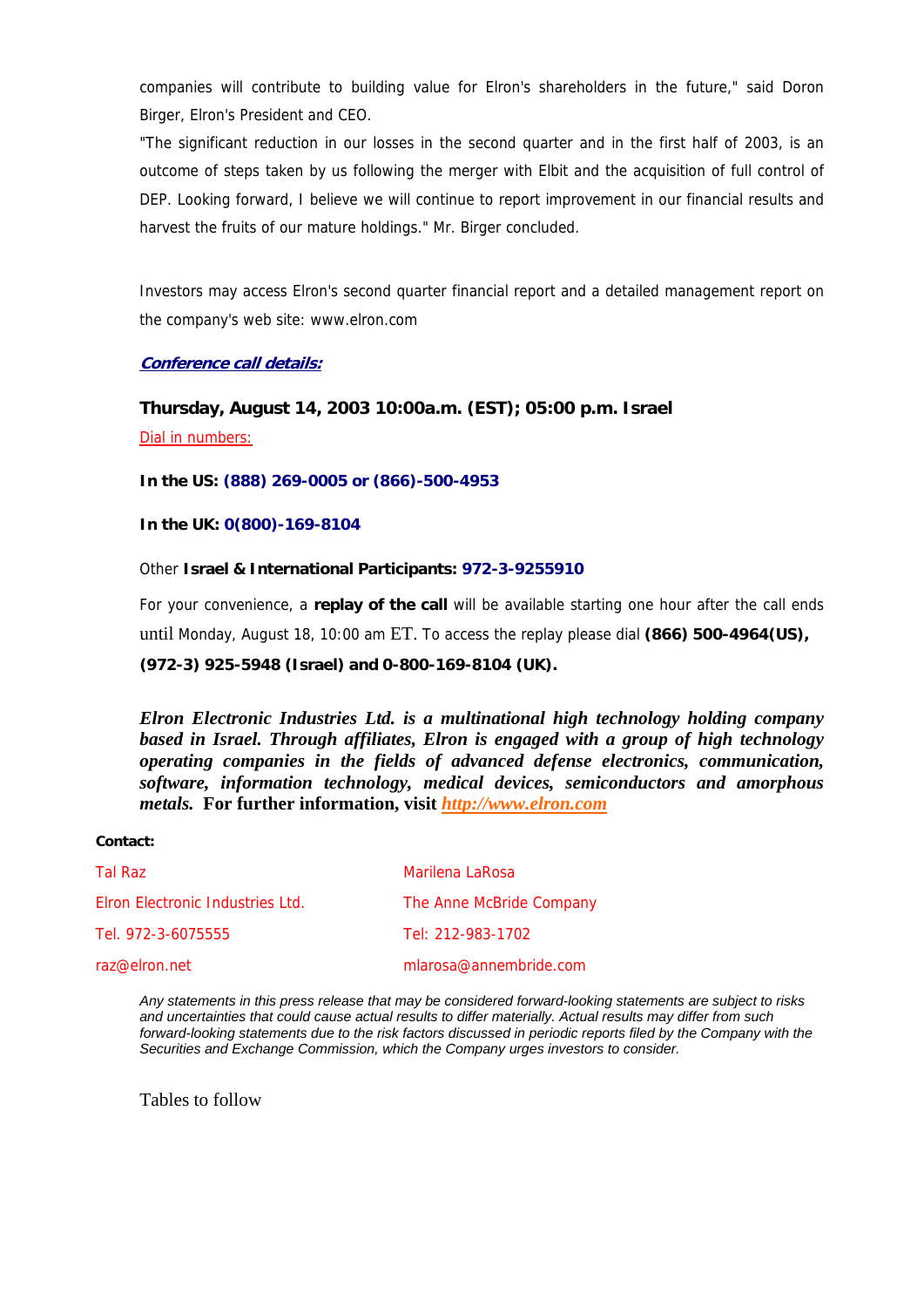

# **CONSOLIDATED BALANCE SHEETS**

In thousands of U.S. Dollars

|                                                          | <b>June 30,</b><br>2003 | December 31,<br>2002 |           |  |
|----------------------------------------------------------|-------------------------|----------------------|-----------|--|
|                                                          | (Unaudited)             |                      | (Audited) |  |
| <b>ASSETS</b>                                            |                         |                      |           |  |
| Total current assets                                     | \$<br>89,624            | \$                   | 87,044    |  |
| Long-term assets:                                        |                         |                      |           |  |
| Investments in affiliated companies                      | 128,542                 |                      | 131,256   |  |
| Investments in other companies and long-term receivables | 107,742                 |                      | 97,158    |  |
| Long-term debentures and deposits                        | 31,428                  |                      | 28,928    |  |
| Deferred taxes                                           | 3,985                   |                      | 2,990     |  |
| Severance pay deposits                                   | 2,768                   |                      | 2,262     |  |
| Total long-term assets                                   | 274,465                 |                      | 262,594   |  |
| Property and equipment, net                              | 11,187                  |                      | 11,576    |  |
| Intangible assets                                        | 38,341                  |                      | 40,115    |  |
| Total assets                                             | \$<br>413,617           | \$                   | 401,329   |  |
| LIABILITIES AND SHAREHOLDERS' EQUITY                     |                         |                      |           |  |
| Total current liabilities                                | \$<br>49,364            | \$                   | 55,253    |  |
| Long-term liabilities:                                   |                         |                      |           |  |
| Long-term loans from banks and others                    | 47,746                  |                      | 49,389    |  |
| Accrued severance pay and retirement obligations         | 3,437                   |                      | 2,921     |  |
| Deferred taxes                                           | 33,499                  |                      | 23,650    |  |
| Other                                                    | 396                     |                      | 414       |  |
| Total long-term liabilities                              | 85,078                  |                      | 76,374    |  |
| Minority interest                                        | 7,821                   |                      | 3,185     |  |
| Total shareholders' equity                               | 271,354                 |                      | 266,517   |  |
| Total liabilities and shareholders' equity               | \$<br>413,617           | \$                   | 401,329   |  |